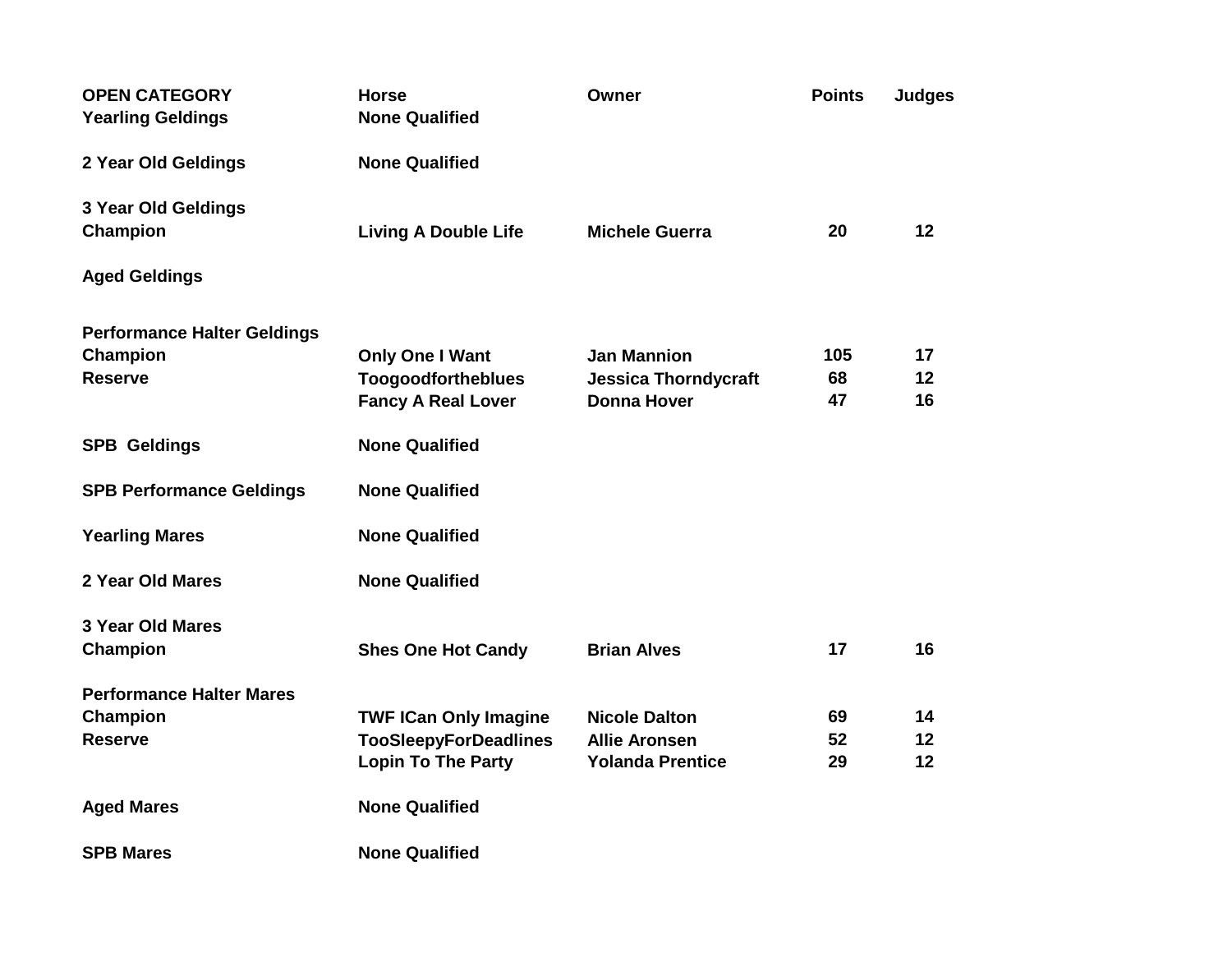| <b>Overo Color Class</b>              |                              |                         |     |    |
|---------------------------------------|------------------------------|-------------------------|-----|----|
| <b>Champion</b>                       | <b>Fancy A Real Lover</b>    | <b>Donna Hover</b>      | 22  | 15 |
| <b>Tobiano Color Class</b>            |                              |                         |     |    |
| Champion                              | <b>Arapped In Black</b>      | <b>JERI-LOU BIGGS</b>   | 72  | 21 |
| <b>Reserve</b>                        | <b>One Smart Gentlemen</b>   | <b>Kacie Fleeman</b>    | 65  | 15 |
|                                       | <b>PTF Mexicali Rose</b>     | <b>Jeanette Carey</b>   | 51  | 14 |
|                                       | <b>Keep On Dancing</b>       | <b>Julie Emerson</b>    | 32  | 12 |
| <b>YEARLING LONGE LINE</b>            |                              |                         |     |    |
| <b>Champion</b>                       | <b>Babymac</b>               | <b>Diane Alves</b>      | 28  | 12 |
| <b>YEARLING IN HAND TRAIL</b>         | <b>None Qualified</b>        |                         |     |    |
| <b>2YO Western Pleasure</b>           |                              |                         |     |    |
| Champion                              | <b>Luvin Lazy</b>            | <b>Meredith Biasca</b>  | 17  | 8  |
| Champion                              | <b>Request An Invitation</b> | Jodi Gibson             | 17  | 8  |
| <b>3YO WESTERN PLEASURE</b>           |                              | <b>None Qualified</b>   |     |    |
| Open Western Pleasure Jr Horse        |                              | <b>None Qualified</b>   |     |    |
| <b>Open Western Pleasure Sr Horse</b> |                              |                         |     |    |
| <b>Champion</b>                       | <b>All Star Sensation</b>    | <b>Wendy Hull</b>       | 106 | 20 |
| <b>Open Trail Junior Horse</b>        | <b>None Qualified</b>        |                         |     |    |
| <b>Open Trail Senior Horse</b>        |                              |                         |     |    |
| Champion                              | <b>All Star Sensation</b>    | <b>Wendy Hull</b>       | 174 | 18 |
| <b>Reserve</b>                        | <b>Arapped In Black</b>      | <b>JERI-LOU BIGGS</b>   | 128 | 22 |
|                                       | <b>Goodnight Charlie</b>     | <b>Spencer Chelwick</b> | 89  | 17 |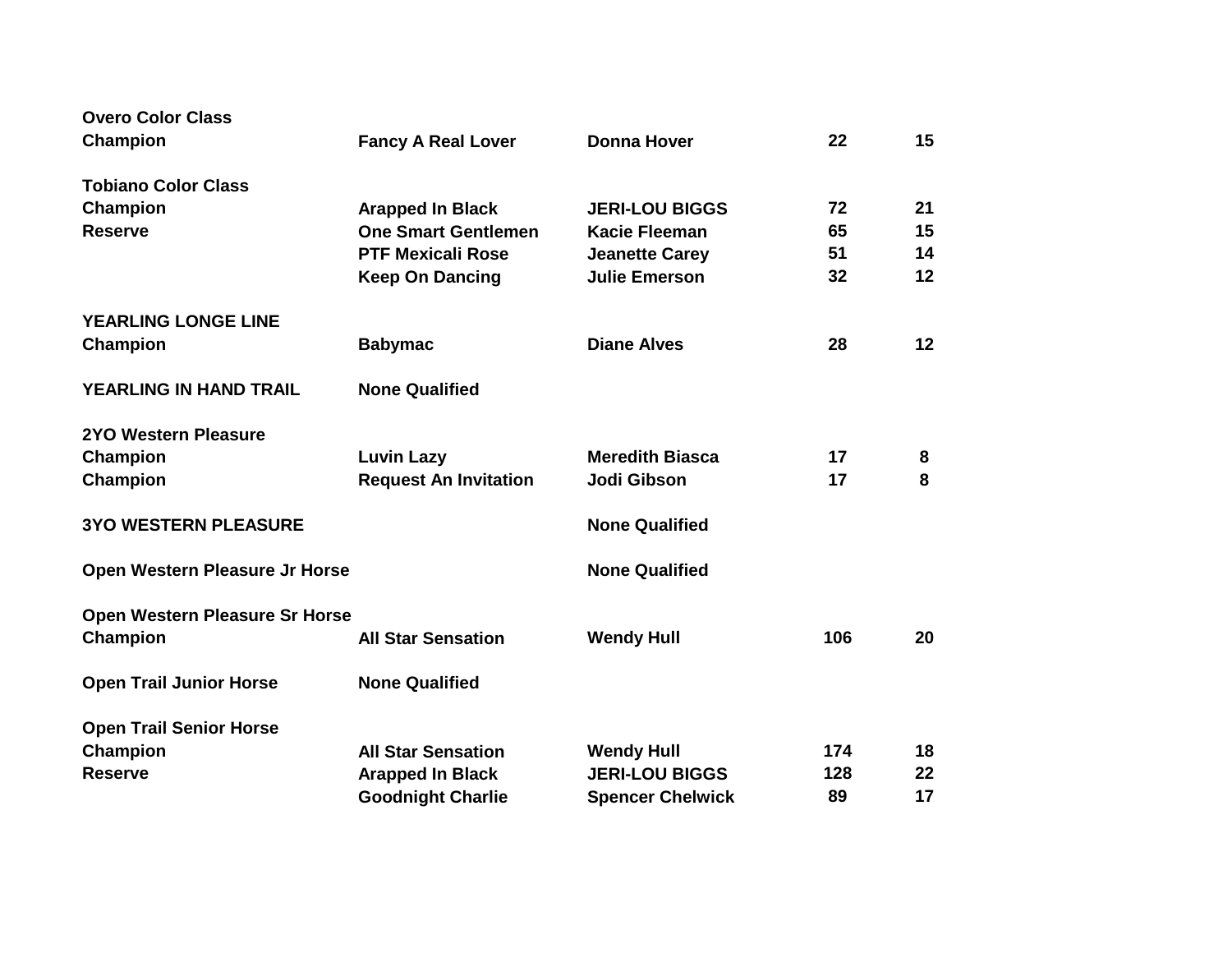## **3YO HUNTER UNDER SADDLE None Qualified**

| Open Hunter Under Saddle Jr Horse |                             |                             |     |     |
|-----------------------------------|-----------------------------|-----------------------------|-----|-----|
| <b>Champion</b>                   | <b>Toogoodfortheblues</b>   | <b>Jessica Thorndycraft</b> | 60  | 12  |
| Open Hunter Under Saddle Sr Horse |                             |                             |     |     |
| Champion                          | <b>Still Scenic</b>         | <b>Amber Harmon</b>         | 128 | 16  |
| <b>Reserve</b>                    | <b>Cool Movin Man</b>       | <b>Connie L Filipek</b>     | 29  | 12  |
| <b>Open Hunter Hack All Ages</b>  | <b>None Qualified</b>       |                             |     |     |
| <b>Open Working Hunter</b>        | <b>None Qualified</b>       |                             |     |     |
| <b>Open Western Riding</b>        |                             |                             |     |     |
| Champion                          | <b>All Star Sensation</b>   | <b>Wendy Hull</b>           | 77  | 19  |
| <b>Reserve</b>                    | <b>Arapped In Black</b>     | <b>JERI-LOU BIGGS</b>       | 32  | 15  |
| <b>Open Reining</b>               | <b>None Qualfied</b>        |                             |     |     |
| <b>Open Ranch Riding All Ages</b> | <b>None Qualified</b>       |                             |     |     |
| <b>Open Pleasure Driving</b>      | <b>None Qualified</b>       |                             |     |     |
| <b>Green Horse Trail</b>          |                             |                             |     |     |
| Champion                          | <b>Still Scenic</b>         | <b>Amber Harmon</b>         | 95  | 114 |
| <b>Reserve</b>                    | <b>Fancy Huslers Necola</b> | <b>Betsy Ninekirk</b>       | 30  | 13  |
| <b>Green Western Pleasure</b>     |                             |                             |     |     |
| Champion                          | <b>Joe Walsh</b>            | <b>Kacie Fleeman</b>        | 73  | 16  |
| <b>Reserve</b>                    | <b>Still Scenic</b>         | <b>Amber Harmon</b>         | 64  | 14  |
| <b>Green Hunter Under Saddle</b>  |                             |                             |     |     |
| <b>Champion</b>                   | <b>Cool Movin Man</b>       | <b>Connie L Filipek</b>     | 43  | 16  |